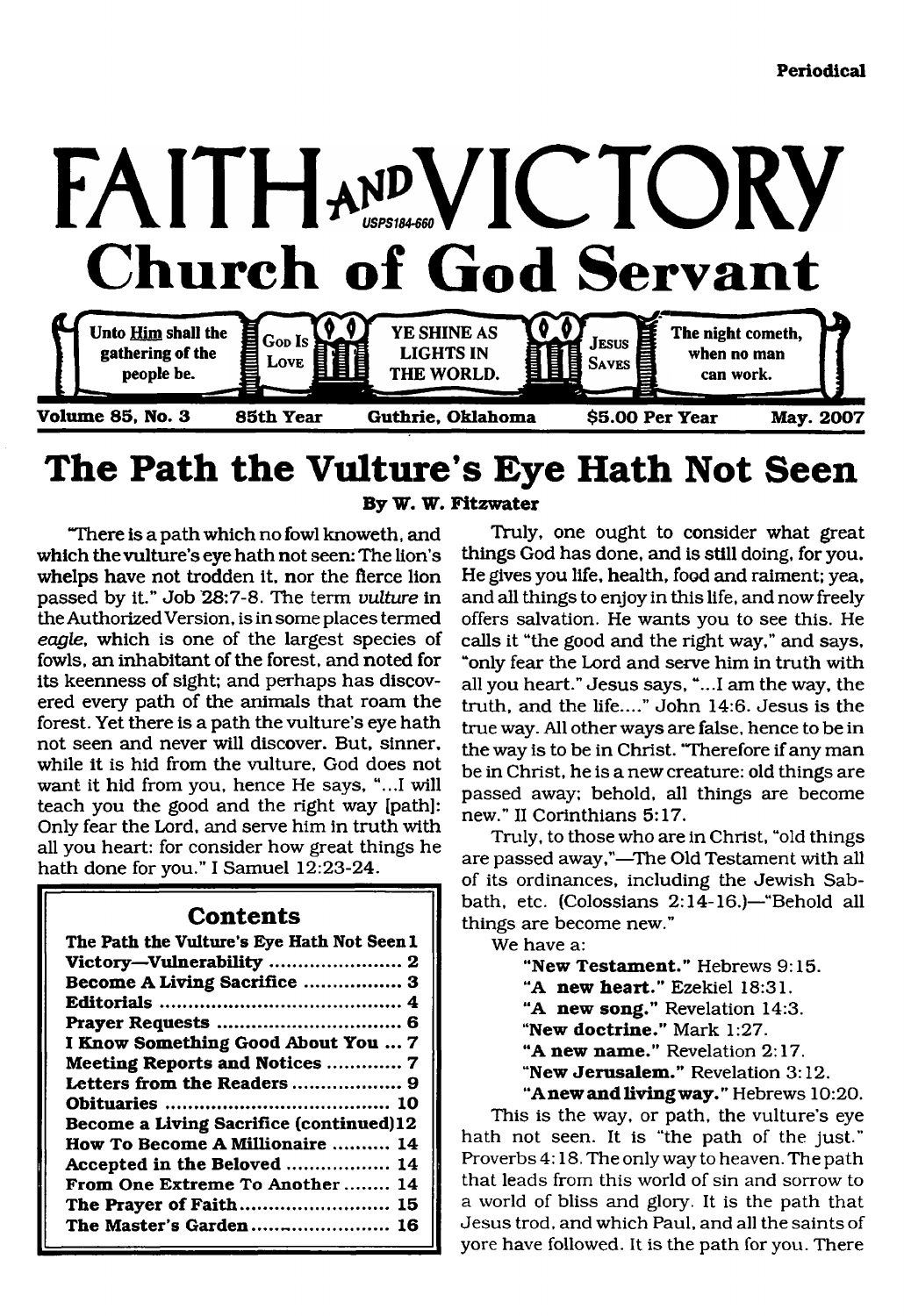is no other. "Thus saith the Lord, Stand ye in the ways, and see, and ask for the old paths, where is the good way, and walk therein, and ye shall find rest for your souls...." Jeremiah 6:16. In this path we find rest to our souls that nothing can disturb. Job declares in our text, "the lion's whelps have not trodden it, nor the fierce lion passed by it." While it is a fact that no natural lion nor any other ravenous beast can travel this spiritual way, it is also a fact that no one possessing any characteristics of a lion or ravenous beast shall walk therein. No furious nor domineering spirits are there. But it is the way of peace and harmony. Isaiah looking down

through the annals of time with a prophetic eye, to the gospel day exclaimed, "And an highway shall be there, and a way, and it shall be called the way of holiness; the unclean shall not pass over it; but it shall be for those; the wayfaring men, though fools, shall not err therein. No lion shall be there, nor any ravenous beast shall go up thereon, it shall not be found there; but the redeemed shall walk there." Reader, this is the path the vulture's eye hath not seen. It is a "good and right way." "A new and living way. " The way of truth. "An highway." "The way of holiness" and **the only way.** Will you walk therein?

(From The Gospel Trumpet, February 7, 1907.)

# $\begin{picture}(120,111){\line(1,0){156}}\end{picture}$ **Victory—Vulnerability**

#### <span id="page-1-0"></span>**Adapted from a message Bro. Steve Elston delivered in Loranger, LA on 10/20/02. Edited by Sis. Christy Robertson.**

Read I Samuel 30:1-19. The Amalekites had burned Ziklag and captured the families of David and his men. "...they were spread abroad upon all the earth, eating and drinking, and dancing, because of all the great spoil that they had taken..." Verse 16. The Amalekites were enjoying victory and having a good time.

Before victory comes, there is stress, conflict, battle and the lack of physical needs being met. Victory brings release and relief. At least for a time you can rest, sleep, eat and have a good time.

While the Amalekites were doing this they had let down their guard. "And David smote them from the twilight even unto the evening of the next day:..." Verse 17. Their neglect was very expensive, it cost them every bit of their victory.

An army that is more powerful than another army can be overcome because of their vulnerability. An enemy that strikes at an unexpected time and unprotected place can have the advantage of the element of surprise.

The condition of being vulnerable is to be not fully guarded; not adequately protected against the enemy. Let's apply this spiritually. When we have a victory, we are so vulnerable to being attacked. We are dealing with an enemy that is more vicious and ruthless than any army on earth and when he identifies a weak area in our experience he is ready to exploit it to his advantage.

Read Ephesians 6:10-12. We are in a spiri- $\frac{1}{2}$  tual battle and we must not let down our guard at any time. Although satan has been trying to foil God's plan for mankind since the very beginning, in these last days it seems the evil one is rallying his forces against God's people maybe more than before. He has managed to accomplish a lot, too, by being subtle—"flying below radar." He approaches at an unsuspecting moment when we're sort of "on a high" from victory.

Read I Kings 18 and 19. Elijah was a great man, but he was of like passions as we are. In this passage we read where he gained a great victory. He saw God work in an unmistakable and visible way. It was a great moment and he was on the mountaintop. Then Jezebel threatened his life. What happened at this point of vulnerability? Elijah feared for his life and ran. He suffered depression and wanted to die. See how quickly the enemy sneaked in and got to him at his weak moment? He was elevated by victory, but wasn't fortified enough to prevent the attack from satan.

It is so necessary that we constantly keep our hearts with all diligence, for out of it are the issues of life. When our attention is drawn aside from the attacks of the enemy and focused on how we have been victorious, we are wide open for the devil's attack. He knows just where to put his finger. We must be on guard.

Read John 1:29-34. John the Baptist was privileged to have a place that no other person had. He physically heralded the coming of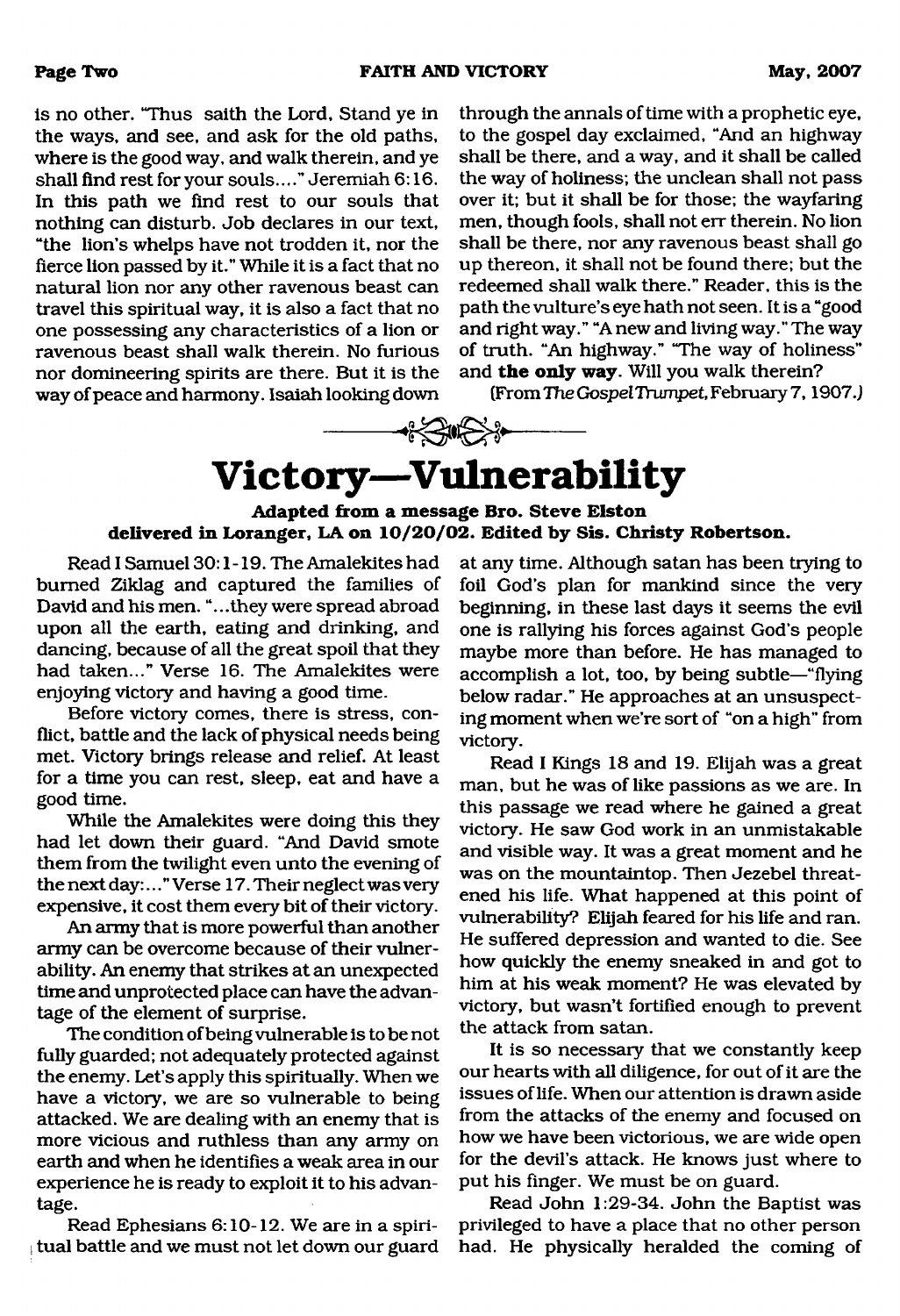Christ—introduced Jesus to the world. This was a place of victory for John. He knew that Jesus was the Son of God. He saw Him in His glory. How much more convinced would anyone need to be?

Read Matthew 11:2-6. At a time when John the Baptist was in prison and vulnerable, the devil slipped in with the weapon of doubt. This caused John to questioned if Jesus really was the Christ.

Victory—vulnerability! It is so real and subtle, and comes at times when we least expect it when we're on a "high" of what the Lord has done for us.

Read II Corinthians 12:1-7. Paul was in a place of elevation, or victory, in a sense. Because of this, he was at a dangerous, vulnerable point. As an apostle, if Paul had failed he would have greatly hindered God's work. God did something to put that in check. "And lest I should be exalted above measure through the abundance of the revelations, there was given me a thorn in the flesh,..." Verse 7. It sounds like Paul's vulnerable point would have been pride. Paul recognized that God was helping him to not be so vulnerable.

In the wake of spiritual victories—when we're having such a good time spiritually—we have to be so careful. Shortly after we have been saved or sanctified; after God has broken the power that something had over us; after we've seen God work through us to bring about the salvation of souls; after a sweetly blessed camp meeting; when we see peace reigning in our congregation; or after a wonderful season of blessing, renewing and refreshing from God, then we must be on guard. Satan wants to take away all the victory we've gained.

"Be sober, be vigilant; because your adversary the devil, as a roaring lion, walketh about, seeking whom he may devour: whom resist stedfast in the faith.... " I Peter 5:8-9. "Submit yourselves therefore to God. Resist the devil, and he will flee from you." James 4:7.

Be busy feeding our souls, fellowshipping together, worshipping the Lord and reaching out to lost souls.

We can hold on to the victories that we have now, but that does not mean we will not have to fight again. But one day, we will not have another battle. The time is coming when we will win the last victory and we will never be vulnerable again.

# ౼౼౼<del>ౣఄౢఄ౷</del>౼౺౾౼౼౼

## <span id="page-2-0"></span>**Become a Living Sacrifice**

#### **By Sis. Charlotte Huskey**

"See then that ye walk circumspectly, not as fools, but as wise, Redeeming the time, because the days are evil. Wherefore be ye not unwise, but understanding what the will of the Lord is. " Ephesians 5:15-17.

Realizing the dangers in our materialistic world, many have asked the question, "In America today, how can we keep our children from having too much leisure time or too many unnecessary things? The following ideas may be of some help.

(The famous American evangelist, Charles G. Finney said about child rearing, "The word train is to ground them in correct views of truth, and in right principles of actions. Catechize, is to thoroughly instruct them in the great principles of righteousness.") The first question we should ask ourselves is; am I thoroughly grounding my child in the correct views of truth and the great principles of righteousness or am I just babysitting my child as he or she is growing up?

Romans 13:13-14 reads; "Let us walk honestly, as in the day; not in rioting and drunkenness, not in chambering and wantonness, not in strife and envying. But put ye on the Lord Jesus Christ, and make not provision for the flesh, to *fulfil* the lusts *thereof.*" The things mentioned in this verse were the normal things that people living after the flesh did in those times. Today there are many new forms of entertainment for the flesh, which may not be sinful. However, we must watch these things. All entertainment is to fulfill the desires of the flesh. In excess, it becomes sin.

Our goal for every child is that he or she attains Heaven. Does entertainment help in reaching it? Entertainment satisfies the flesh, the Word says, put on the Lord Jesus and make not provisions for the flesh. The problem with (Continued on page 12.)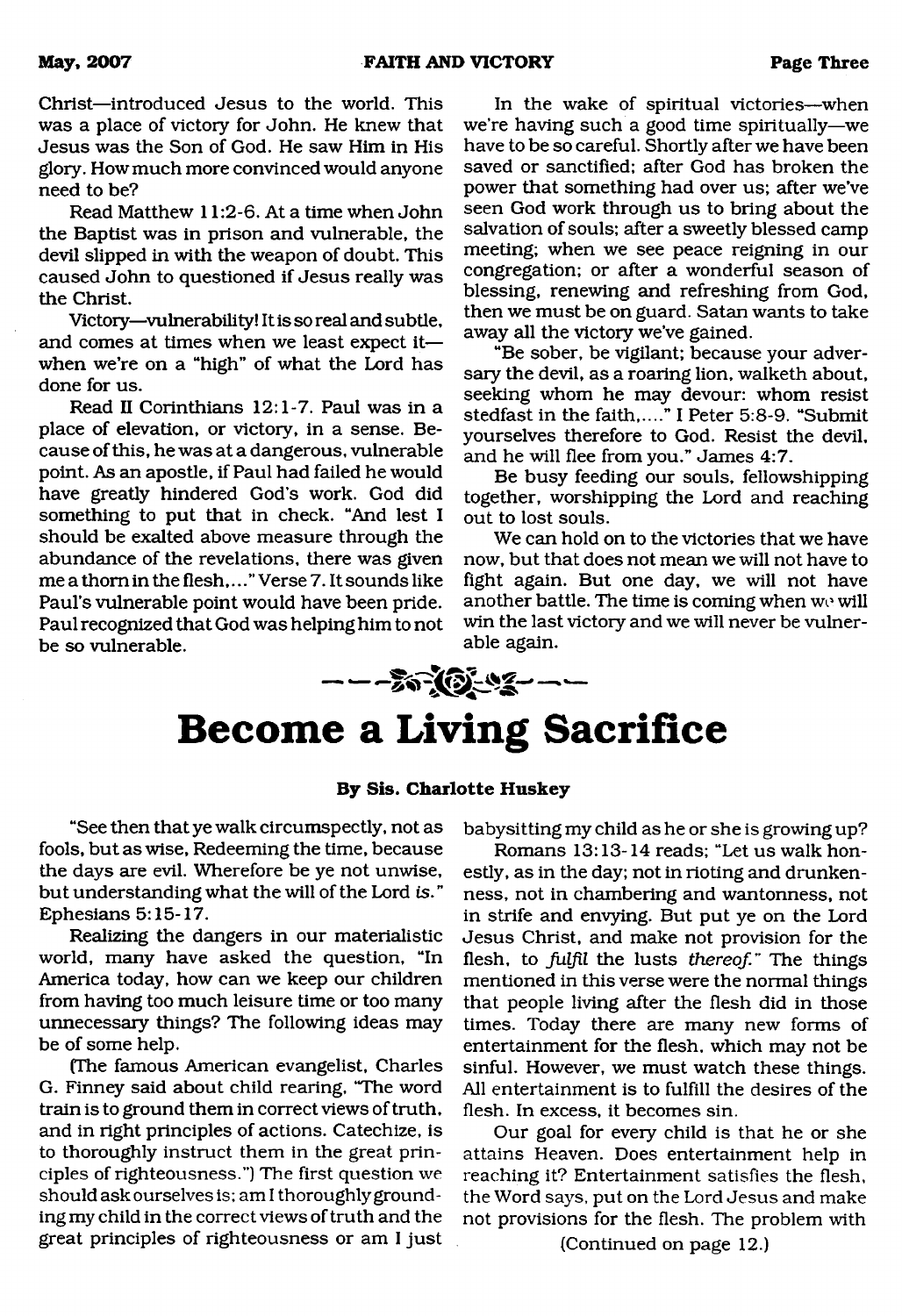### **FAITH AND VICTORY 16 PAGE HOLINESS MONTHLY** -------

This non-sectarian paper is edited and published in the interest of the universal CHURCH OF GOD each month (except August of each year, and we omit an issue that month to attend camp meetings), by Willie Murphey, and other consecrated workers at the FAITH PUBLISHING HOUSE, 4318 S. Division, Guthrie. OK 73044 (USPS184-660).

#### **(Periodical postage paid at Guthrie, OK)**

Notice to subscribers: When you move or change your address, please write us at once, giving your old and new address, and include your zip code number. The post office now charges 75¢ to notify us of each change of address.

Dated copy for publication must be received by the 18th of the month prior to the month of issue.

#### **SUBSCRIPTION RATES**

Single copy, one year......................................................\$5.00 Package of 5 papers to one address, one year ......... \$20.00 Larger quantities are figured at the same rate.

This publication teaches salvation from all sin, sanctification for believers, unity and oneness for which Jesus prayed as recorded in John 17:21, and manifested by the apostles and believers after Pentecost. By God's grace we teach, preach, and practice the gospel of the Lord Jesus Christ-the same gospel that Peter, John, and Paul preached, taught, and practiced, including divine healing for the body. James 5:14-15.

Its motto: Have faith in God. Its object: The glory of God and the salvation of men; the restoration and promulgation of the whole truth to the people in this "evening time" as it was in the morning Church of the first century; the unification of all true believers in one body by the love of God. Its standard: Separation from sin and entire devotion to the service and will of God. Its characteristics: No discipline but the Bible, no bond of union but the love of God, and no test of fellowship but the indwelling Spirit of Christ.

Through the Free Literature Fund thousands of gospel tracts are published and sent out free of charge as the Lord supplies. Cooperation of our readers is solicited, and will be appreciated in any way as the Bible and the Holy Spirit teach you to do or stir your heart. "Freely ye have received, freely give." Read Ex. 25:2; I Chron. 29:9; II Cor. 9:7; and Luke 6:38.

Freewill offerings sent in to the work will be thankfully received as from the Lord. Checks and money orders should be made payable to Faith Publishing House. All donations are tax deductible.

A separate Missionary Fund is maintained in order to relay missionary funds from our readers to the support of home and foreign missionaries and evangelists.

In order to comply with Oklahoma laws as a non-profit religious work, the Faith Publishing House is incorporated thereunder.

The *Faith and Victory* (USPS184-660) is published monthly, except August, for \$5.00 per year by:

**FAITH PUBLISHING HOUSE P. O. Box 518. 4318 S. Division. Guthrie, OK 73044 Office phone numbers: 405-282-1479, 800-767-1479; fax number: 405-282-6318. Internet address: <http://www.faithpublishing.com>**

**(Periodical postage paid at Guthrie, OK.)**

**Postmaster: Send address changes to:** *Faith and Victory,* **P. O. Box 518, Guthrie, OK 73044.**



"In that day shall this song be sung in the land of Judah; We have a strong city; salvation will *God* appoint for walls and bulwarks." Isaiah 26:1.

> In Isaiah 25:5 we read how the Lord will bring down them that dwell on high and the lofty city will be brought low, even to the dust. Many people today are trying to find

their security and livelihood in the cities of this world that will one day be brought low.

When Lot chose the well-watered plain of Jordan the Scriptures tell us he "...dwelled in the cities of the plain, and pitched *his* tent toward Sodom." This may have continued for a matter of time, but when the angels of the Lord visited the city later, they found Lot and his family residing in a house in Sodom. Obviously he had prospered financially, for no longer did he need to dwell in a tent. The lure of earthly prosperity from commerce in the wicked cities had drawn him in.

The direction we focus our attention usually also reveals our interests, and as time passes we become more deeply involved in those things that appeal to us. If our interests are centered on the things of earthly value and they consume our time, we, like Lot, will one day sadly realize that our time was wasted and our interests were vanity.

Lot took the angels into his home for the night and when the inhabitants of the city sought the angels, Lot went out and addressed the inhabitants as "brethren." While II Peter 2:7-8 tells us that just Lot was "vexed" by the filthy conversation and unlawful deeds of the wicked men of Sodom, he was certainly mixing closely with them. Lot not only lost his possessions, he also lost his wife and some of his daughters due to his association with those ungodly cities.

Abraham had his interest centered on the things of God. Earthly prosperity was not his ambition, for he had left his home and kindred to follow God. When strife arose between the herdmen of Lot and Abraham, then Lot was given the choice and chose the lush, wellwatered plain of Jordan. This left Abraham with the less desirable land. However, he later plead with the Lord to spare the wicked cities for he knew what their destruction would mean to his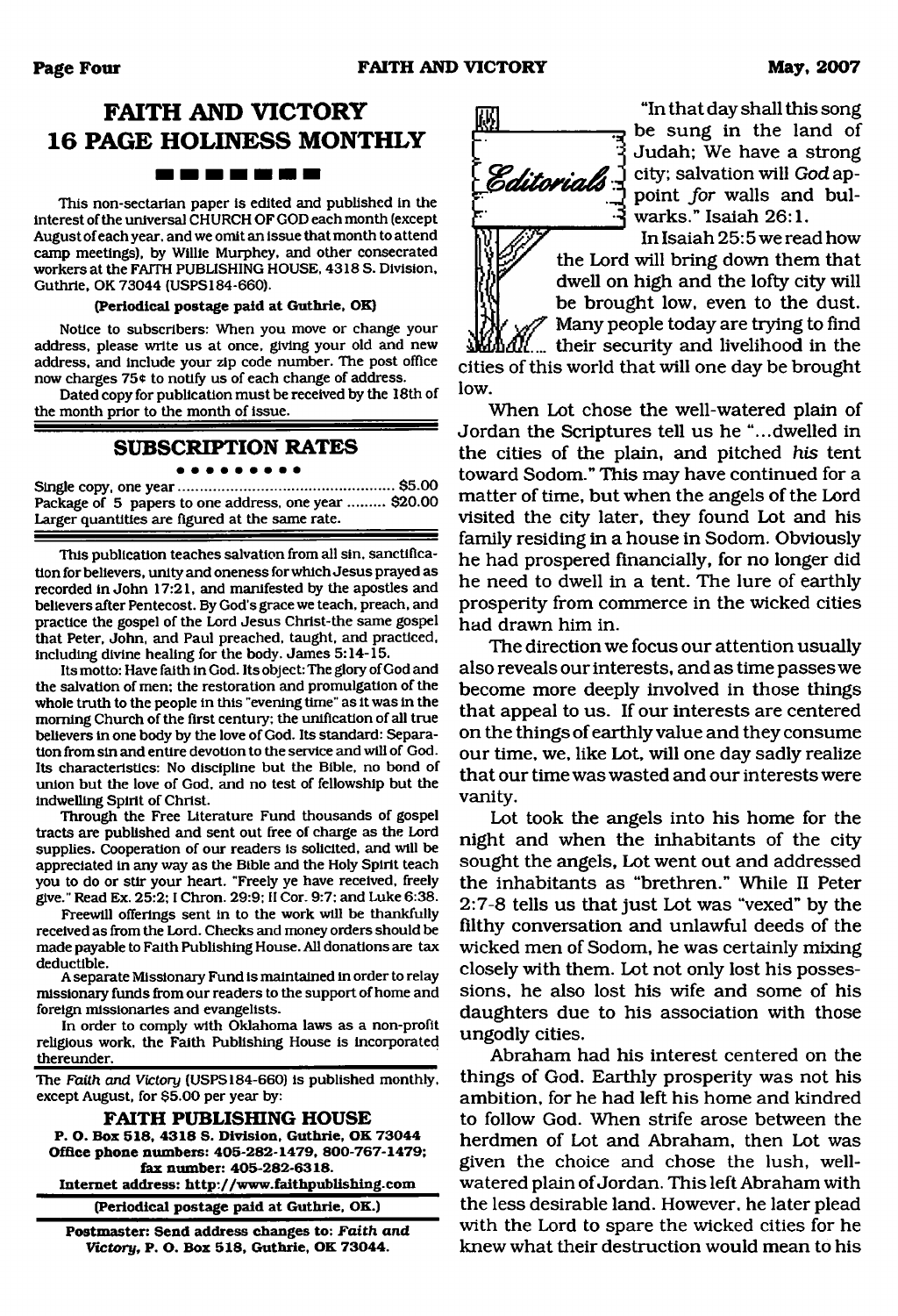nephew. The wickedness of those cities was apparently worse than Abraham realized for the Lord could not find ten righteous people there.

The writer of the book of Hebrews spoke of Abraham saying, "For he looked for a city which hath foundations, whose builder and maker *is* God." Hebrews 11:10. Abraham could have settled into some of the cities of Canaan but his heart was set in following God. None of these earthly cities were built on the foundation of truth, justice, freedom from corruption and defilement, wisdom and beauty that he was looking for and therefore they could not satisfy the intense craving of his heart for the righteousness of God. These lovely qualities in a pure form can only come from God and the social creations of fallen man come far short of the expectations Abraham envisioned.

Since the time of Abraham there have been many cities that have risen to great power and affluence but they are now in a state of ruins. Jericho, Babylon, Ninevah, Tyre and Sidon are only a few that were once thriving centers of commerce and now are little more than a memory in the pages of history.

Was the search for "a city which hath foundations" by Abraham in vain? Was it a quest for a Fountain of Youth that did not exist or a fabled city of Eldorado? No! No! No! By faith Abraham found the city he was looking for and is rejoicing in it today.

In the second chapter of the book of Daniel, the Lord showed Daniel the dream of King Nebuchadnezzar that prophesied of this great city (kingdom) which the God of Heaven would set up. Daniel said it would never be destroyed, would not be left to other people, would break in pieces and consume the great earthly kingdoms revealed in the dream and would stand for ever. He also assured the king that the dream was certain and the interpretation was sure. We understand from the interpretation that the fulfillment of this dream was to take place during the time of the Roman Empire.

The Lord revealed much about this glorious city to the prophet Isaiah. "Therefore thus saith the Lord GOD, Behold, I lay in Zion for a foundation a stone, a tried stone, a precious comer *stone*, a sure foundation: hethatbelieveth shall not make haste." Isaiah 28:16. This precious comer stone is identified as Jesus Christ, the Son of God. Ephesians 2:18-20 and other Scriptures clearly reveal this fact. This passage tells us that those who are near and those who are far have access unto the Father by the sacrifice of His Son, Jesus Christ, and helps us understand that we can be a part of this wonderful city. "Now therefore ye are no more strangers and foreigners, but fellowcitizens with the saints, and of the household of God; And are built upon the foundation of the apostles and prophets, Jesus Christ himself being the chief comer *stone;"*

As mentioned in Isaiah, this Corner Stone is a "sure foundation" and it will never be destroyed. Jesus asked Peter ".. .But whom say ye that I am?" He responded by saying, ".. .Thou art the Christ the Son of the living God." Jesus then told him, "upon this rock I will build my church, and the gates of hell shall not prevail against it."

Abraham was right in looking for a city which hath foundation. The Jews questioned Jesus about making the statement "...if a man keep my saying he shall never see death." He told them "Your father Abraham rejoiced to see my day: and he saw *it,* and was glad." John 8:56. What joy must have filled the heart of Abraham to see the plan of salvation unfold to mankind, for though he was gone from this world he still lived with God.

Today there is a fountain opened to atone for the sins of mankind. The cleansing of this fountain will make you pure and fit to enter into this beautiful city of God. The corruption of sin is not allowed in this heavenly environment and one cannot expect God to make an exception for anyone. Jesus paid the full price for our redemption and all who enter must come through the door. Jesus said, "I am the door: by me if any man enter in, he shall be saved, and shall go in and out, and find pasture." John 10:9.

Those who have given up the frivolity of the world to enter into this heavenly city find that the mighty, protective walls of salvation surround them. The psalmist envisioned the blessed state of the one who had entered this city when he proclaimed, "Great peace have they which love thy law: and nothing shall offend them. LORD, I have hoped for thy salvation, and done thy commandments." Psalms 119:165-166. The hope of righteous men and women of all ages is brought to glorious reality in Jesus Christ. Thank the Lord for the beautiful Church of God!

We are grateful for the Lord blessing us to complete the two rooms we have been remodel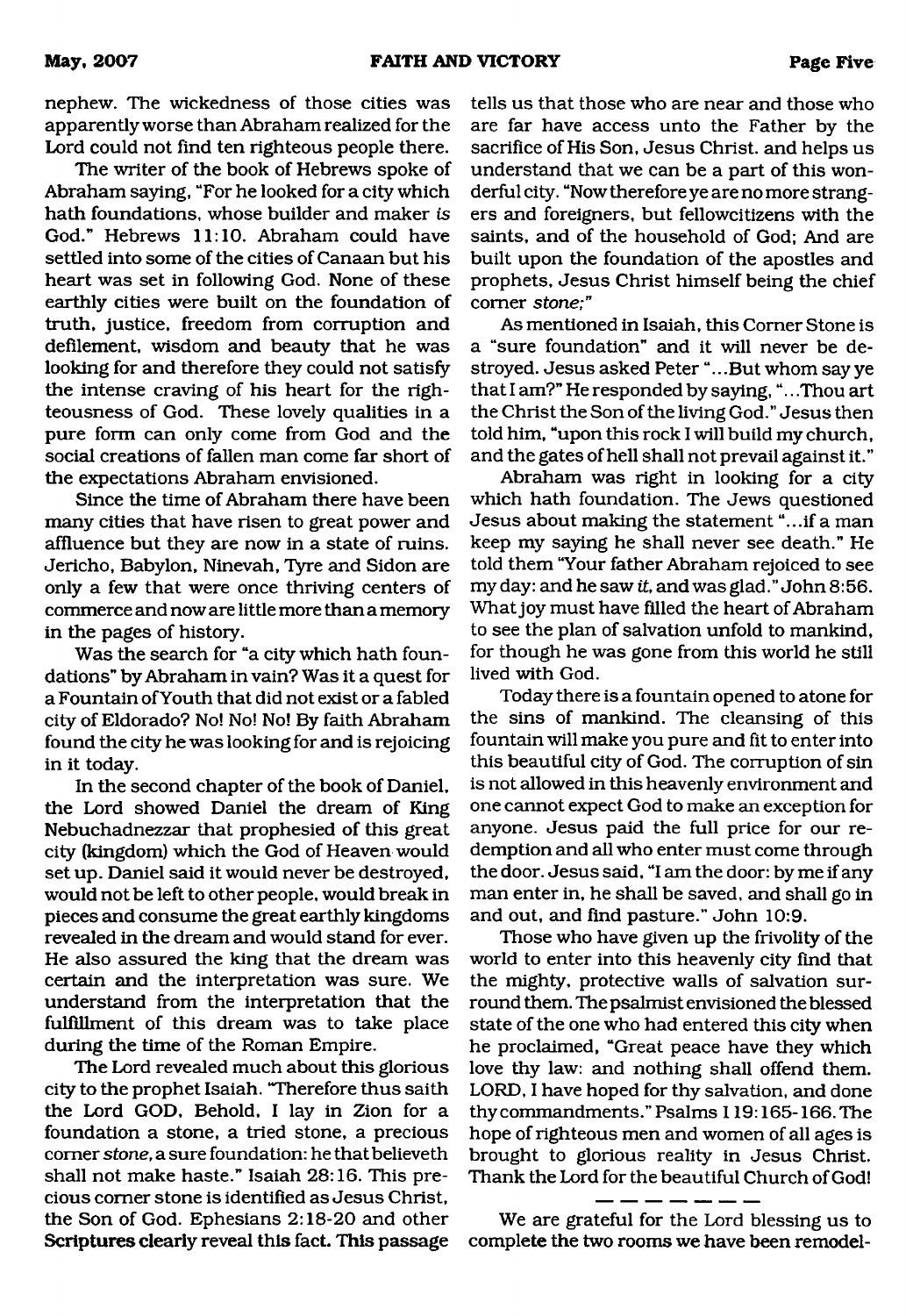ing for my daughter, Elizabeth, to stay in. She joyfully moved into them on the evening of May 4. As some may remember my mother. Sis. Frances Murphey, has also been living here since last November. We brought her here after we picked her up from the porch of her home where she had fallen. Thankfully she did not sustain any serious injuries from the fall and has adapted well to her new surroundings. She feels quite at home here since all of her young life was spent at the Print Shop. Her father, Bro. Fred Pruitt, began this work in March 1923. We rejoice that the truth of God's Word is still being published and the same Heavenly Father is providing our daily bread. We also thank each of you who have carried a burden for the advancement of this ministry and we are happy to see the progress God has given.

> —Bro. Willie E. Murphey [wemurphey@yahoo.com](mailto:wemurphey@yahoo.com)



KY—Remember my children in prayer, Maneth and Lucinda have physical needs, Doug and Cassondre are in need of employment and direction from the Lord to know where to settle. I also have a very serious unspoken request for my Grandson, Michael. —Sis. Kay Griffith

MB—A prayer concern: Meghan (13), has a brain tumor. Thanks for your prayers that the Lord can open her heart for Jesus. Gratefully in Jesus love, —Bro. Wilfred Froese

OH—I am writing to ask you to please pray for my nephew's wife, Sue. She is very sick, she has diabetes and several other things wrong with her. Now they tell her she has Parkinson's disease. Also remember my nephew, my son and my niece for the needs they have. Thank you for all your prayers, -Sis. Tressie Adkins

IL—Thanks for your prayers. I moved from the other prison. My anger had me speak foolishly and not as a man of God. Praise God for forgiveness. He is my hiding place and shield. I hope in His Word. I thank God that I can learn from my mistakes. I must abide in Christ more and more; that's my desire.

I appreciate the *Faith and Victory* papers. They are truly a blessing. I thank God for true people of Holiness. The church of God is the true standard.

Please pray for me. I'm taking it one step, one moment at a time.

May God continue to lead and guide your steps. Sincerely, —Bro. Victor Edwards

CA—Remember my wife's mother who just got out of the hospital. I am also requesting prayer for three staff members who lost family members last week. Also pray for Ms. Sanchez and family. Both of her parents have been ill and it is taking a toll on her. Thank you and your staff for the work that you do. God bless,

—Bro. Dan Viser

Nigeria—Brethren, I also have a prayer request. I have been married for 12 years now. I gave birth to three sons but each of them died within two years. For two years now I have been unable to have a child. Please, I want the church to join me in prayer that God would help me to have children and that the children should remain with me. I love children so much that I desire to have my own.

I love the church of God. I want to be united to her here and abroad. I would like to communicate personally with some sisters. I love you and how I wish I could see your faces. God bless you, Your sister —Joy Okoye

Philippines—The son of Bro. Tanap is in the hospital with liver problems. Please help us pray for him. God bless, — Bro. Jimmy Manaloto

OK—Remember Bro. Jerry Quave in prayer. He has some serious physical needs.

### **Standing Prayer Requests**

 $\equiv$ 

Bro. Carlos Arriaga Sis. Mamie Butcher Sis. Gladys Cashio Sis. Helen Carson Sis. Waneta Creel Sis. Dorall Forbes Sis. Evelyn Fredrickson Bro. Troy Gentry Bro. Lee Hilton Bro. Mark and Sis. Darlene Knight Sis. Juliette Lounds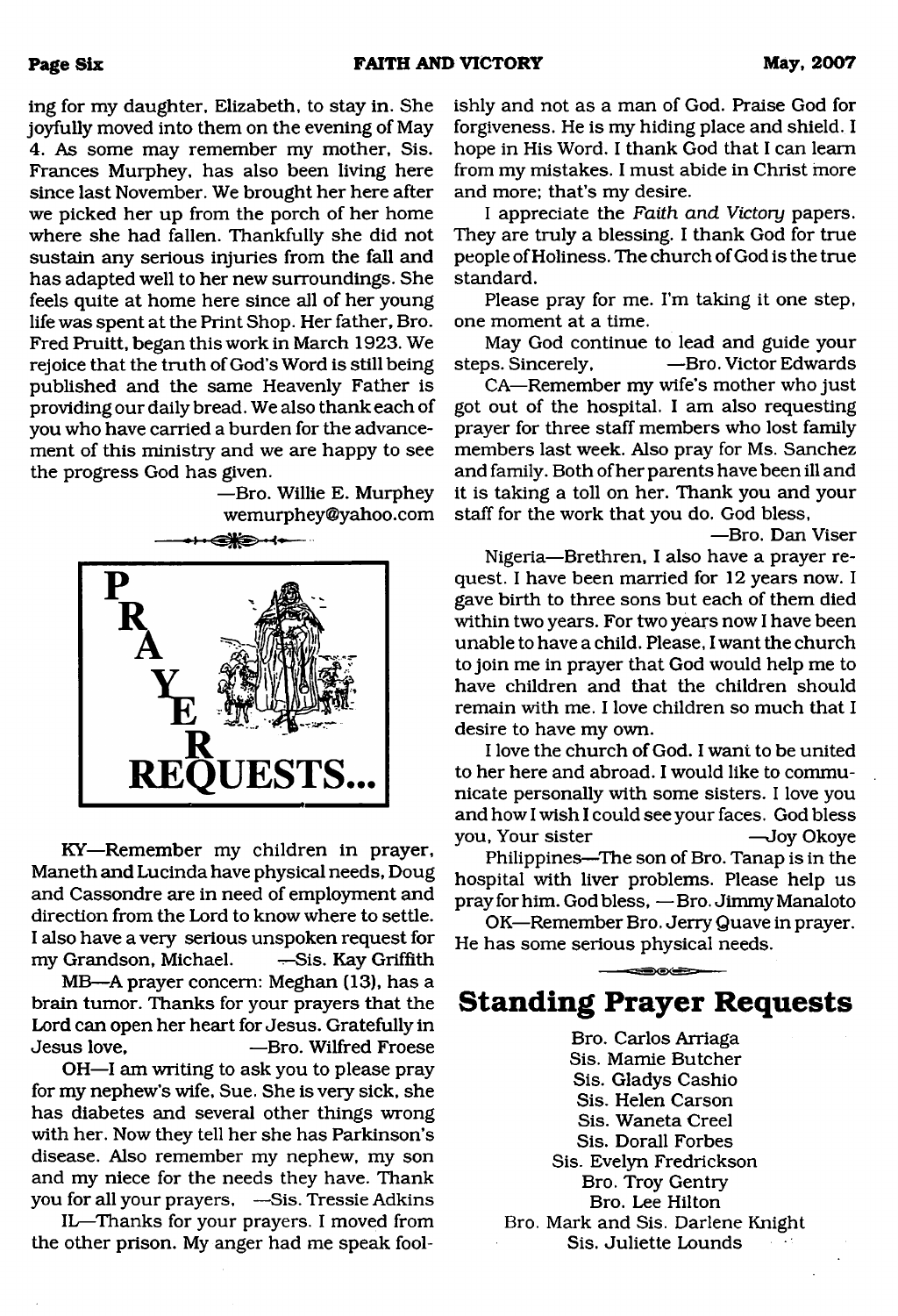Sis. Melba Powell Bro. Jerry Quave Sis. Olene Rector Sis. Anna Severs Sis. Cheryl Smith Bro. Michael Smith Bro. Edward and Sis. Gloria Taylor The Mitch Taylor family Sis. Anneta Williamson Sis. Lula Williamson

-------- ----------------- *I HQlozv Something (food Slbcnit you*

*W ou ld n 't this old w orld Be Better I f the folks we meet w ould say*— "I know something good about you!" And treat us just that way?

*Wouldn't it be fine and dandy If each handclasp, fond and true, Carried zaith it this assurance*— **7** *know something g o o d about you!"*

*Wouldn't life be lots more happy If the good that's in us all Were the only thing about us That folks bothered to recall?* 

*Wouldn't life be lots more happy If we praised the good we see? Jor there's such a lot of goodness* In the worst of you and me.

*Wouldn't it be nice to practice That fine way of thinking, too? You know something good about me; I know something good about you?* 



### **MEETING DATES**

**Vanceburg, KY (Spring Meeting)**—May 18-20 **Oklahoma State (Guthrie)**—May 25-June 3 **Holly Hill, SC (Camp Meeting)**—June 3-10 **Tulsa, OK (Camp Meeting)**—June 10-17 **Green Bank, WV (Camp Meeting)—**June 15-21 **Jefferson, OR (Camp Meeting)**—June 15-24 **Alcoa, TN (Sisters' Retreat)**—June 22-23 **Fresno, CA (Camp Meeting)**—July 1-8 **General Southern (Loranger, LA)**—July 1-8 **National (Monark Springs, MO)**—July 20-29 **Myrtle, MO (Camp Meeting)**—August 3-8 **California State (Pacoima)**—August 17-26 **Spooner, WI (Tent Meeting)**—August 22-26

### **MEETING NOTICES**

#### **VANCEBURG, KY, SPRING MEETING**

The Vanceburg, KY, Church of God congregation, Lord willing, will be holding a spring meeting May 18-20. There will be morning services at 11:00 and an evening service at 7:00. We encourage all who feel burdened to come and support our meeting. The spring meeting is conducted on a freewill offering basis. There will be meals prepared daily on Ruggles Campground in Tollesboro, KY. We are depending upon the Lord to lead and direct in sending the ministers of His choosing. Accommodations will be provided. Please bring bed linens. RV and camper hook-ups will be available. For more information, contact Bro. or Sis. Dallas Cooper at (606) 796-3645 or (606) 202-1572 cell, or the chapel at (606) 796-0882 and leave a message. All are welcome.

—Vanceburg, KY congregation

#### **OKLAHOMA STATE CAMP MEETING**

The annual Oklahoma State Camp Meeting of the Church of God will be held May 25-June 3, at the campground located east off of Sooner Road on Lake View Road. This is a little over four-tenths of a mile south of the intersection of South Division and Sooner Road.

As is customary, the first service will be held Friday evening, May 25, at 7:30, with three services daily thereafter. Early morning prayer services and youth meetings will be held as announced.

An invitation to attend is extended to everyone. Your presence will be appreciated. Provisions will be made for those attending.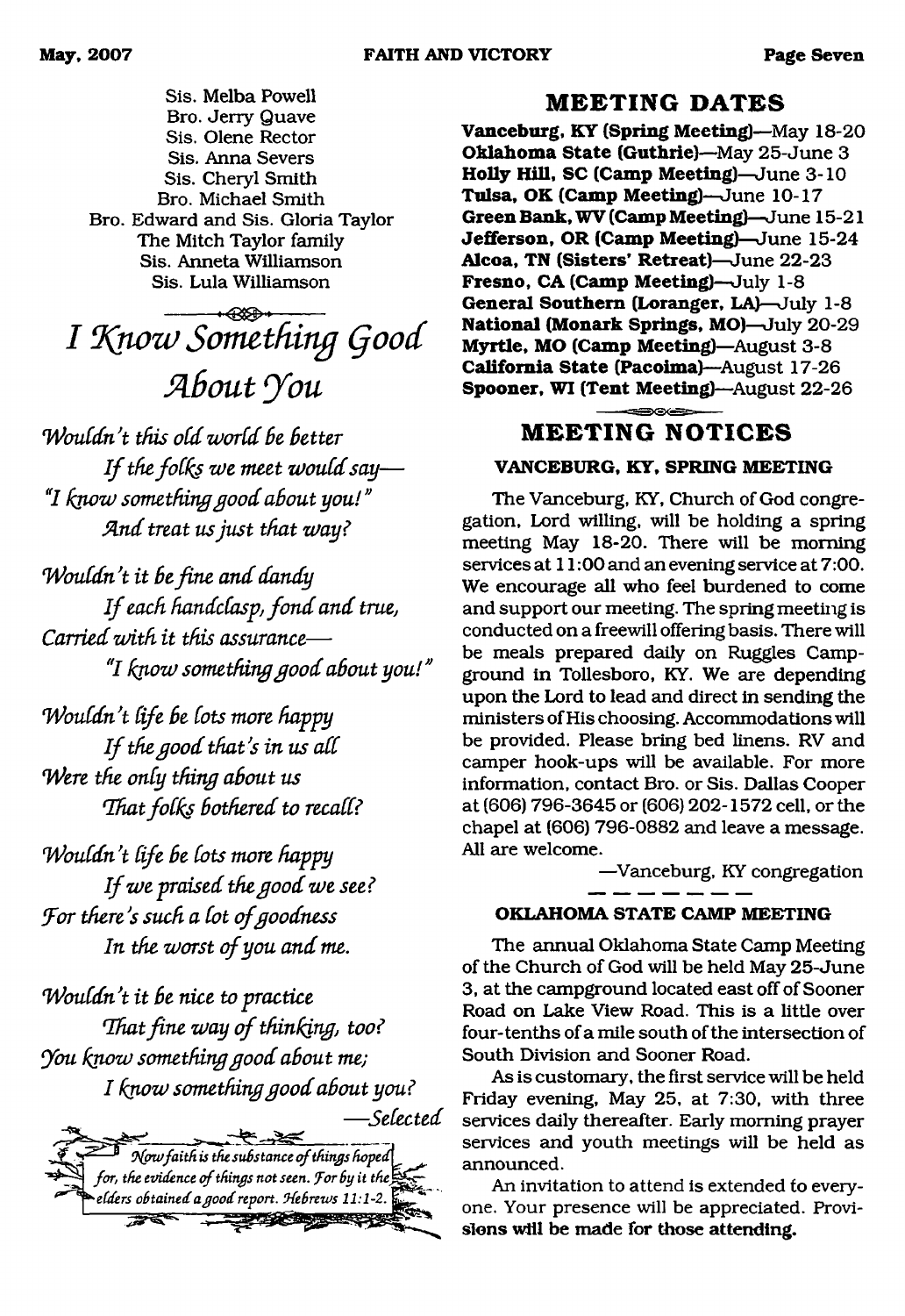**Page Eight FAITH AND VICTORY May, 2007**

The meeting will be operated by freewill offerings. If you would like to make a contribution, you may do so by sending it directly to the state treasurer. Sis. Brenda Wilkins, 1023 E. Prairie Grove Rd., Guthrie, OK 73044.

For further information, contact the pastor, Bro. Stanley Dickson, (405) 260-8822.

#### **HOLLY HILL, SC, CAMP MEETING**

We give a cordial invitation to all to attend the 2007 Holly Hill, SC Camp Meeting beginning on Sunday, June 3rd, and continuing through Sunday, June 10th, Lord willing. All are welcome, and we will make accommodations for as many as possible. Anyone planning to attend who needs accommodations should contact Bro. Kevin and Sis. Cheryl Smith at (803) 492-7975 or Sis. Beverly Pratt at (803) 496-3057, so arrangements can be made. Please come, if you can, and if you cannot be here, please pray for God to bless our services.

In Christ's love,

—The Holly Hill, SC Congregation

#### **GREEN BANK, WV, CAMP MEETING**

The annual Green Bank Camp Meeting is scheduled to begin on Friday evening, June 15 and continue through Thursday evening, June 21, Lord willing.

Services will be held daily at 11:00 a.m. and 7:00 p.m. Two meals will be served daily, with breakfast at 9:00 a.m. and the noon meal immediately following morning service. There are no afternoon services scheduled.

All are welcome to attend this meeting. Dorm spaces are available for the young people, as well as rooms and private homes for others. Please bring your own bedding and towels. Come prepared for cool weather. You may want to bring a heater or fan as we have unpredictable weather in June. It would be good if you could call ahead so we can better arrange accommodations. Please provide as much of the following information as possible: name and phone number, date of arrival and departure, number of adults and children in party. However, if you decide to suddenly drop by. you will be welcome. Accommodations will be provided.

The campground is located off Route 28 and 92 in Arbovale. Signs will be posted to direct you to the grounds. Camper hook-ups are also available.

For further information, call Bro. Mike Carpenter at (304) 456-3250 or Bro. Jim White at (304) 456-4192.

Come praying that the Holy Spirit will have full reign in this meeting.

#### **JEFFERSON, OR, CAMP MEETING**

Everyone is invited to attend the annual camp meeting in Jefferson, OR. The meeting will start the Friday evening of June 15 and end on Sunday morning, June 24. Service times will be at 10:30 a.m. and 7:30 p.m., and a 2:00 p.m. service on the first weekend and last Saturday. For accommodations or directions, you can reach Bro. Bob Wilson at (541) 327-3621 or Bro. Clifford Smith at (503) 581-4575. Your presence would be a great encouragement to the saints here in Oregon.

#### **ALCOA, TN, SISTERS' RETREAT**

The 2007 Sisters' Retreat will convene, Lord willing, June 22-23 at the Church of God Chapel located at 322 Lindsey Street, Alcoa, Tennessee 37701.

There will be two full days of sessions. The theme for this year is "Following Those Godly Recipes." The retreat will be supported by freewill offerings. All donations can be sent to the above address.

Accommodations will be provided; however, there are nearby hotels. Please pray that the Lord will have His way and bless this retreat.

For further information, please contact Sis. Mary McDonald (865) 977-6997 or Sis. Carrie Porter (865) 984-2348.

#### - - - - - -FRESNO, CA, CAMP MEETING

The Fresno Camp Meeting will be held July 1-8. On Sunday, Sunday school will begin at 9:30 a.m., with services following at 10:30 a.m., 2:00 p.m. and 7:00 p.m. Monday through Saturday services will be at 11:00 a.m. and 7:00 p.m. The last Sunday, Sunday school will be at 9:30 a.m., morning service 10:30 a.m. and we will end the meeting with the 2:00 p.m. service.

DIRECTIONS: From 99 north, exit Belmont and turn left. Then go to First St. and turn right. Go to the second block and turn left on Grant. From 99 south, exit Ventura cast. Then go to First St. and make a left. Go to Grant then turn right. The chapel sits on First and Grant.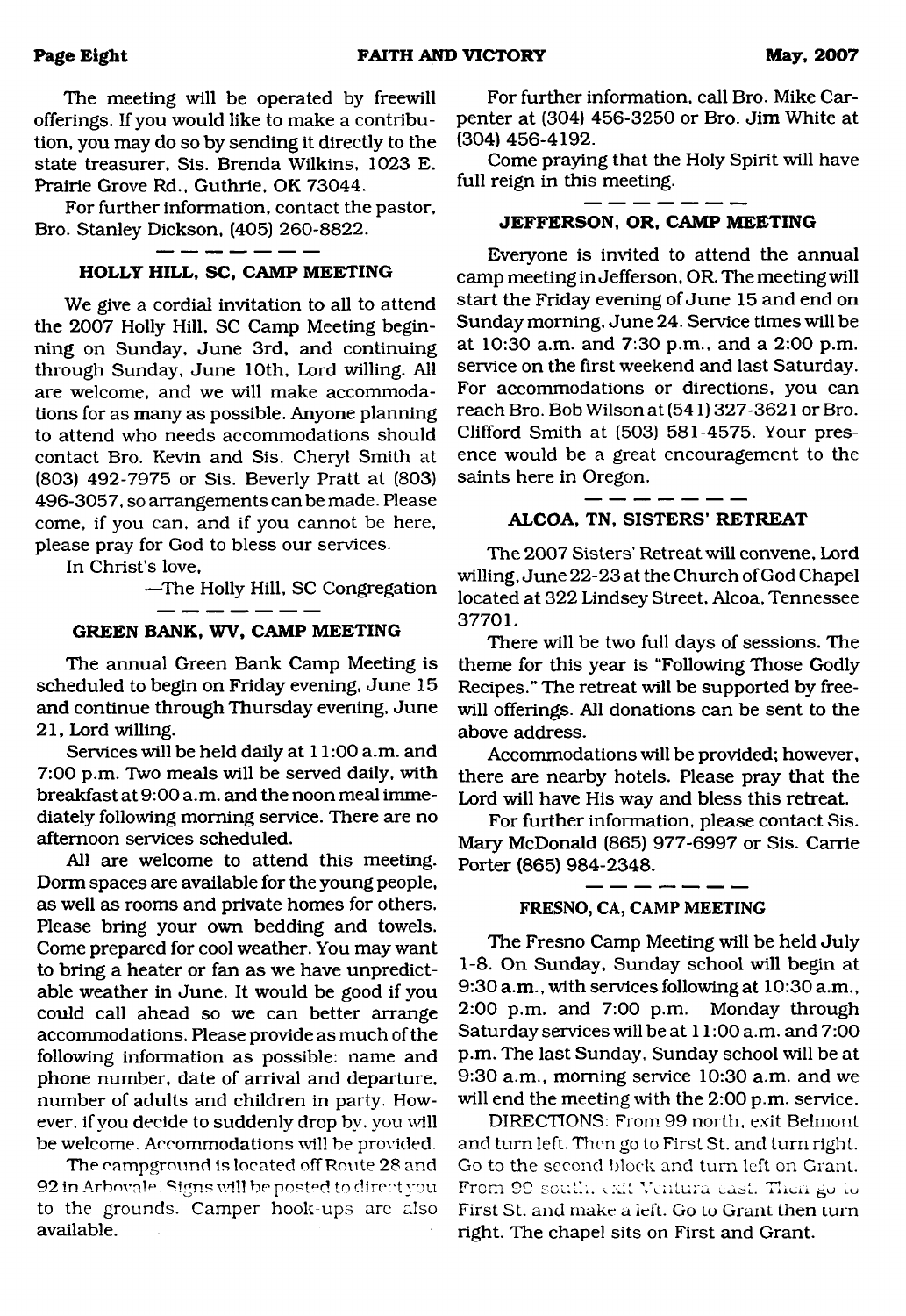If there are any questions please call Bro. Eric Carter at (559) 593-9063.

### **GENERAL SOUTHERN CAMPMEETING**

Lord willing, the General Southern Camp Meeting at Loranger, Louisiana will begin Sunday, July 1, with morning and evening services daily through Sunday, July 8. If you can join us, come praying for a blessing.

There is a dormitory for the sisters and one for the brothers. Power and water hook-ups are available for those with campers. Meals will be provided and expenses met by freewill offerings. From Loranger, go two miles south and about three and one-half miles east on Hwy. 40.

For those traveling 1-55, the grounds are about 10 miles east of the Tickfaw exit. (At the exit, take Hwy. 442 which runs into Hwy. 40.)

For more information, contact Carlos Doolittle at (985) 878-8122. The chapel phone is (985) 878-2788. Please do support this meeting with your prayers.

#### **CALIFORNIA STATE CAMP MEETING**

The California State Camp Meeting will be held this year from August 17-26 at the campgrounds located at 12312 Osborne Place, Pacoima, CA 91331.

The first service will begin 7:30 p.m. Friday, August 17, with three services daily thereafter. For more information, contact either the Sunset Guest Home at (818) 899-2022, Bro. Paul Phillips at (661) 251-6956, or Bro. Herbert Clay at (818) 897-1396.



LA—Dear Bro. Willie: I want to share a special blessing God has given me.

Last year I noticed a sore starting to form on my left hand. I felt concern when I realized it was not healing. I began to bring it to the Lord in prayer. He began to bring promises to me of healing that He was going to give me. I wrote them down. When the devil would bring fear on me, I would read what God gave me. When it was

growing worse and looking so bad, I knew it was cancer. After I was anointed and prayed for, I started to see a change for the better. God told me He would heal me and I thank God for completely healing my hand. Last fall, I started having eczema on my arms severely. The itching would torment me at night. I was also anointed and prayed for, for that condition. Praise God for giving me complete healing!

I have been alone almost 21 years. Yet, I am not alone. I feel God's presence so real with me. Jesus is my dearest friend. And I cannot live without Him.

I need your prayers that I will be faithful to the end. In Christ, —Sis. Ruth Joiner

OK—Dear Bro. Willie and Sis. Neta: I feel almost like David did when he expressed himself in Psalm 45. He began by saying, "My heart is inditing a good matter: I speak of the things which I have made (or the things which I have heard) touching the king: my tongue *is* the pen of a ready writer. " This whole Psalm seems to be the prophecy of Christ and His Church. As I was lying upon my bed this afternoon thinking and meditating upon the goodness of God that He showed toward His people down through the ages of time, I thought of how the apostle Paul spoke of the church of God as the family of God. He goes on to say, "For this cause I bow my knees unto the Father of our Lord Jesus Christ, Of whom the whole family in heaven and earth is named. That he would grant you, according to the riches of his glory, to be strengthened with might by his Spirit in the inner man; That Christ may dwell in your hearts by faith; that ye, being rooted and grounded in love, May be able to comprehend with all saints what *is* the breadth, and length, and depth, and height; And to know the love of Christ, which passeth knowledge, that ye might be filled with all the fulness of God. Now unto him that is able to do exceeding abundantly above all that we ask or think, according to the power that worketh in us, Unto him *be* glory in the church by Christ Jesus throughout all ages, world without end. Amen." Ephesians 3:14-21.

We can see by these Scriptures how God loves His family and wants to bestow every good thing upon His church. The reason the Lord loves and cares for His church in such a wonderful way is because it was purchased with His precious blood. (Acts 20:2S, I Peter 1:18-19, Titus  $2:14.$ )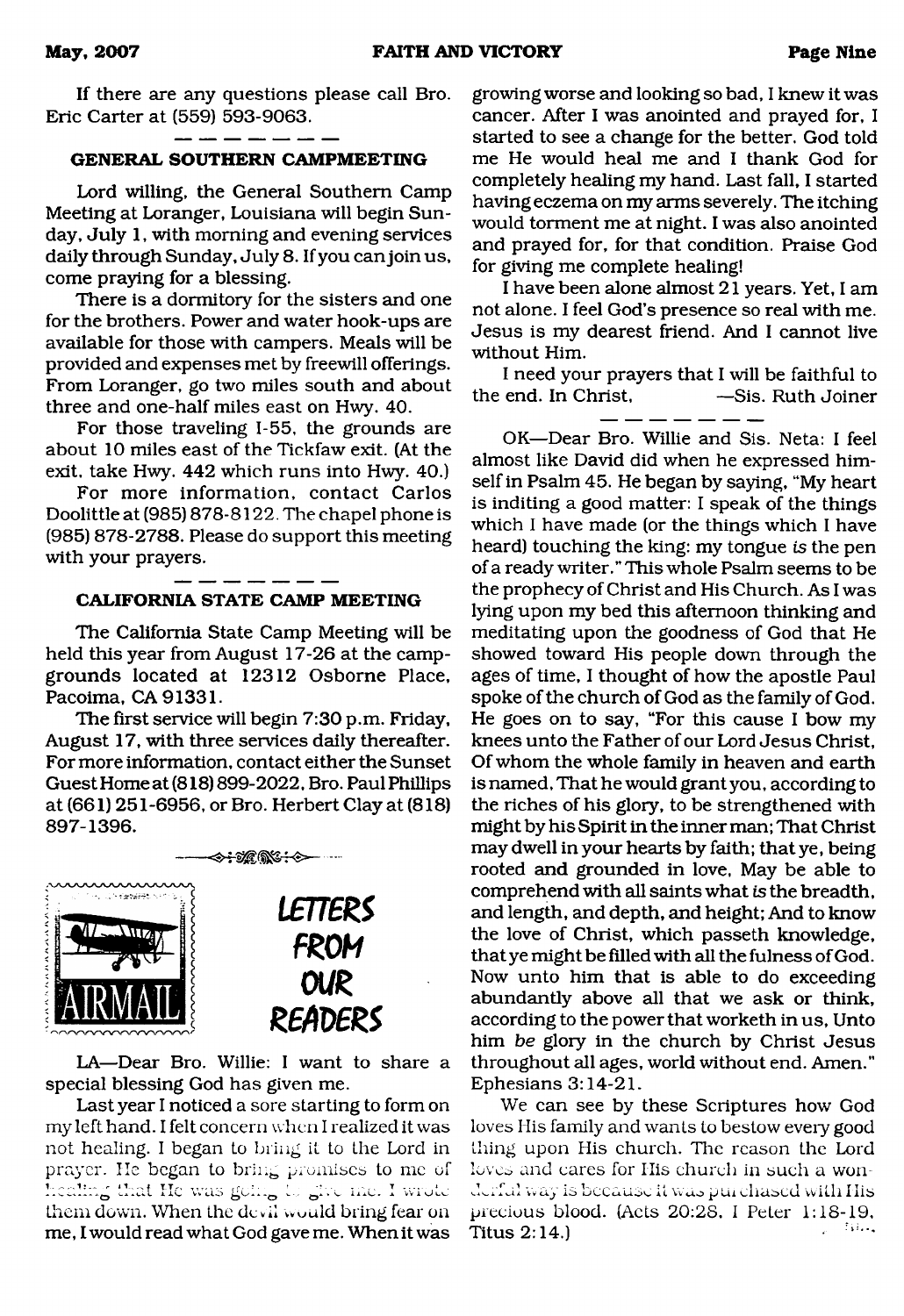He will bless His family even in a greater way in the resurrection when all the dear children of God are gathered around the throne for ever to be with Him in those mansions that He has gone to prepare for us. (John 14:23.)

The hymn #380 in our songbook, *Evening Light Songs*, expresses it real well in the first verse. "We are bound for the mansions of glory, In that beautiful city of gold, Where beholding the face of our Savior, It will fill us with rapture untold."

Another poet has said, "What will it be to be there." #373. I am looking forward to that day. (Philippians 3:20-21.)

Your brother in Christ, —T. V. McMillian

AL—Dear Bro. Willie and Sis. Neta: I am thrilled to write my testimony. I am so happy— My cup runneth over!

I have had a raised spot on my face for about four or five months. I did not pay it much attention until January. In a two-week period I had four different people ask me about it. All they could talk about was how bad it would get, and you need to see a doctor immediately. I lost sleep at night, I would pray and think about what all had been said to me. This spot, bump or whatever it was, was small, about the size of a pencil eraser—but I felt like when anyone looked at me all they saw was this place on my face.

I am rejoicing and praising God. Sunday evening, April 22, it fell off. I would love to stand on the housetop and tell the good news. God is so good. The saints in our congregation have been very thoughtful. They have not asked me about it, but they have been praying.

We had a good singing in April. Sixty people from out of state came, also some neighbors and friends, plus our congregation. We had a building full singing praises to God. It was beautiful. The specials were great and so was the congregational singing. We appreciate each one that came and helped make this special.

Bro. and Sis. Jim Wall have been here this week holding a Bible study on Revelation. It has been interesting. I have learned a lot and need to learn a lot more.

Remember us in prayer and rejoice with us for all He does for us. I am so happy I am still smiling! — Sis. Betty Herron



**Roman Phillip Deforth** was born on January 17, 1916, in Thorpe, Wisconsin to Phillip and Augusta (Becker) Deforth. He passed away May 4, 2007, at the age of 91 years, 3 months, and 17 days. He was a resident of the Norman, Oklahoma Veterans Center for the last few years of his life.

On January 4, 1970, he was married to Frances Porter in Guthrie, OK, where they resided all their married life. Brother Roman was a faithful member of the Church of God, attending services at Guthrie with Frances until his move to the Veterans Center. Later, Brother Galen Kelly began picking him up on Sunday morning to attend the services of 23rd Street Church of God, Oklahoma City. He was greatly appreciated there during the few years he was able to come.

Roman was in the U.S. Army from 1941 to 1944. Following his release he was a salesman for 25 years for Acco Feed and Seed in Wisconsin. After moving to Guthrie, he worked for the Oklahoma Highway Department. Roman was an avid gardener and raised lots of vegetables. He made many friends while selling his vegetables.

Roman was preceded in death by his parents, his wife, Frances, of Guthrie, OK and his brother, Myron Deforth of Athens, WI.

He is survived by one step-son, Merle Porter and his wife, Shirley, of Guthrie, OK; one stepdaughter, Marsha McCormac and her husband, Bob, of Broken Arrow; one nephew Gary Deforth of Dorchester, WI. He is also survived by four step-grandchildren, Dena Porter, Guthrie, OK: Sheila Lafferty and husband. Eddie. Guth-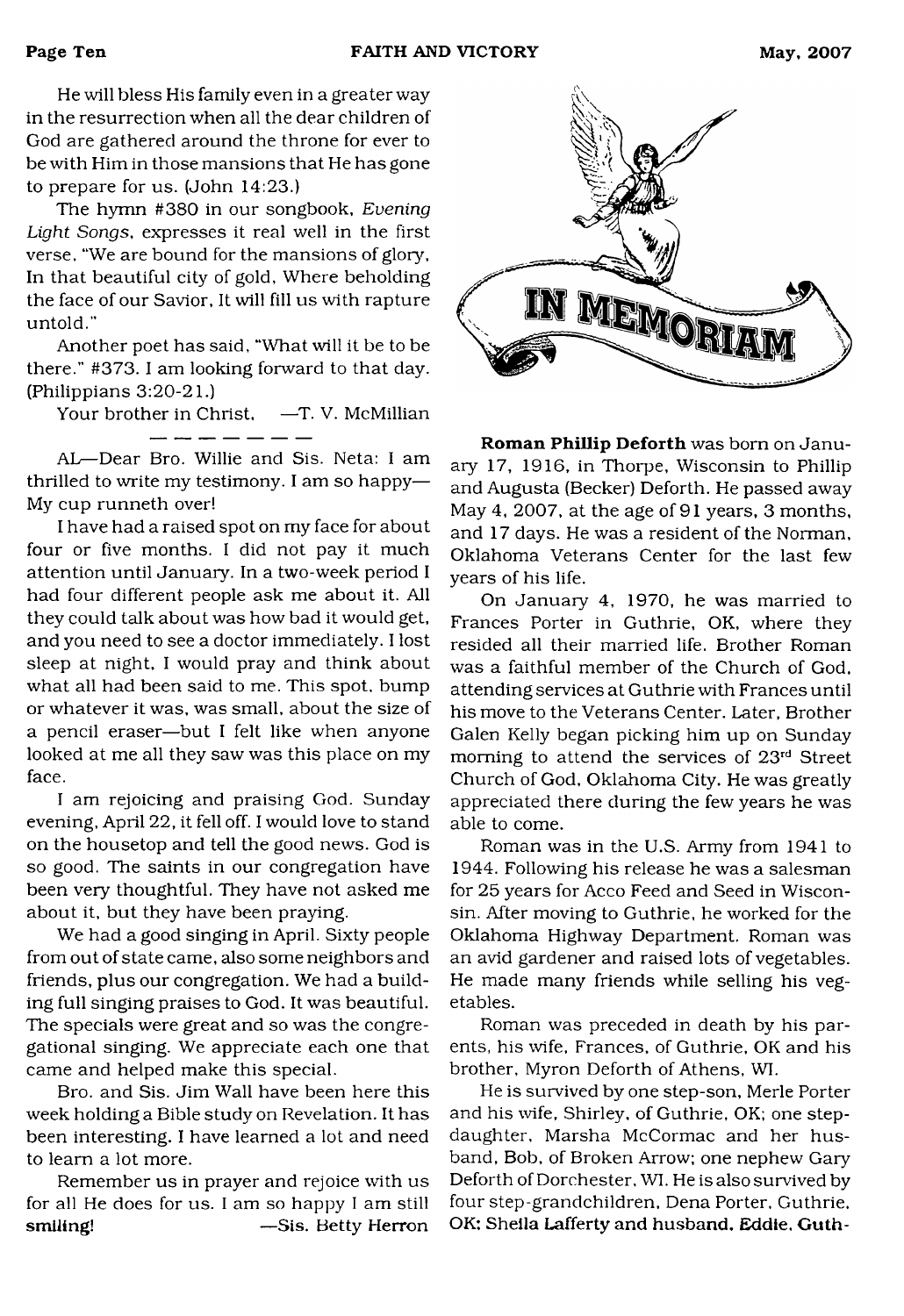rie, OK; Kyle Porter and wife, Julia, Guthrie, OK; Meridth McCormac and fiance', Adam, Washington D.C.; six step-great grandchildren, Da'Lynn Porter, Mariah Porter, Elijah Lafferty, Caitlyn Porter, Kirstynn Lafferty, and Kyla Lafferty all of Guthrie. He is also survived by other relatives and friends.

**Reinette Rhodes Henderson,** the second child of six children, was bom August 17,1928, to George and Rosa Rhodes, in Wetumka, Oklahoma. The Rhodes family later moved to Beggs, and in 1947, she graduated from Wheatley High School. Reinette later met, fell in love, and married her soul mate, Herbert (Tip) Henderson. To this union, one child, Deborah Ann, was bom.

Sis. Reinette was saved in the Church of God in 1957, under the pastorship of Bro. Woodrow Warren, in Okmulgee. After being in the Tulsa congregation for several years, Sis. Reinette felt a call to return to Okmulgee. She taught Sunday School, Vacation Bible School, and later held the position of Church Treasurer. She remained a faithful member until God called her home on March 31, 2007.

Reinette continued her education at Tulsa Community College, receiving an Associates Degree in Special Education. She taught Special Education classes at the Oklahoma School for Deaf and Disabled Children in Okmulgee, Oklahoma. She was a teacher's aide at Beggs Public Schools for several years. In retirement, she enjoyed reading, fishing and gardening.

Reinette loved her family all unconditionally, and touched the lives of many. Our hearts are filled with sorrow and tears will flow. But we should still our grief long enough to think what this Homecoming means. Toil and burdens are exchanged for the repose of Heaven. We should rejoice and thank God for a life which leaves behind a radiance of love.

Reinette leaves to cherish her precious memories: her husband Herbert Henderson, daughter, Deborah Stuart of Birmingham, AL, granddaughter, Tara Rynette Rhodes of Mobile, AL., and her great granddaughters, Starr, Skyy and Saije; stepchildren: Sharon Luckey Carr of Waco, Texas; Priscilla Henderson Russell, Carolyn Henderson, and Dale Henderson of Tulsa, Oklahonma. She leaves her sisters: Leona Rentie, Lurenza Elam and Lucinda Rhodes of Tulsa, Oklahoma, her brothers George (Mary) Rhodes of Tulsa, OK, and Charles (Patricia) Rhodes of Owasso, Oklahoma. "Auntie" leaves her extended family of daughters and sons, Earcelene Rhodes Jackson, Albert Rhodes, Byron Maynard, Lance Maynard, and Jacquelyn Rhodes. Lawrence Maynard and Shelly Maynard Vann preceded her in death. She will be missed by a host of relatives, saints, and friends.

Bro. Charles Lowe, Bro. Robert Warren, and Pastor Leroy Walker conducted the service.

**Thelma L. (Losh) Lewis** was bom of John C. Losh and Cora Mae Losh in Muncie, Indiana on April 7,1915. She and her family just celebrated her 92<sup>nd</sup> birthday. She enjoyed visits of many family members during this celebration of life and love. She passed away, after an illness of a few weeks, just at sunrise on Easter Sunday, April 8, 2007. She was preceded in death by brothers and sisters; Helen Martin, Gertrude Harris, Edward Losh and Robert Losh. Her grandparents, Noah and Rachel Losh were lifetime residents of Muncie from the 1860's.

She graduated from Muncie Central High School in 1932. The Losh family attended the Willard Street Church of God for most of their lives.

Thelma married L: M Lewis, February 3, 1924. They ministered to the church and people in the Lincoln, NE community and throughout the U.S. for over sixty-five years. He preceded her travel to Heaven, having made his journey on July 8,2004. They had enjoyed seventy years of marriage and were a blessing to everyone who knew them. Her offspring knew that every evening she was in deep prayer for them and was involved in evening Bible study. Even in her passing days, she could sing many songs frorri memory and would join in the Bible reading, quoting much of her Scripture from memory.

Thelma is survived by her four children, John, Lincoln, NE; Ellen Rhoades, Fort Wayne, IN; Rachel Gonzalez, Alliance, NE; and Robert, Lincoln, NE.

There are over sixty progeny resulting from their marriage, including nine great great grandchildren and the blessings of God is that all sixty plus survive and are in excellent health. God has blessed the entire family with health and longevity through the years.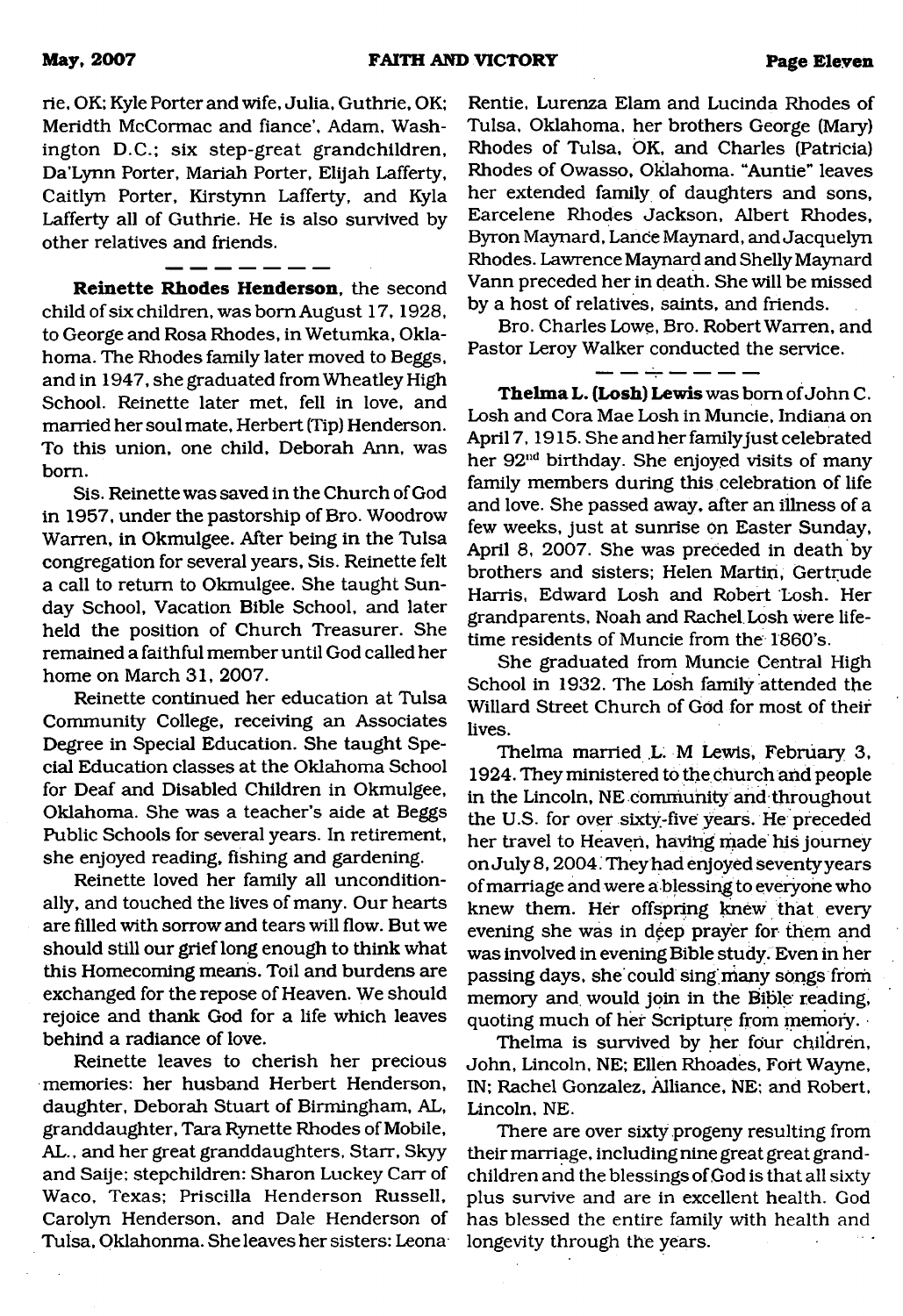## **Become a Living Sacrifice**

### (Continued from page 3.)

the flesh is that it is addictive. What satisfies the flesh today will not satisfy the flesh next year. If children habitually satisfy their flesh, the child's carnal desires will become a monster beyond control. Self is not only hard for a child to control but it is everyone's worst enemy. Dear Bro. Trimble from Pomona, CA; would say, "My worst enemy is ME."

Becoming a living sacrifice for Christ is the most rewarding way to obtain that heavenly goal. God's Word.says "...be not conformed to this world: but be ye transformed..." and become "...a living sacrifice, holy, acceptable unto God..." Romans 12:1,2. Also, "...holiness, without which no man shall see the Lord:" Hebrews 12:14.

Within the first year, a child should begin learning to control his or her emotions (himself). With your help, he can bring his desires under reasonable control, whether it is eating, drinking, sleeping, playing or manipulating parents. Jesus said to "...do all to the glory of God." I Corinthians 10:31. Of course, that is impossible without Christ in the heart. A person who has been taught to control their desires while they were young can do this much easier. The first years are the time to form the foundation of a strong disciplined character. A parent can help a child form this kind of character by consistently approving godly behavior and consistently reproving selfish behavior.

Most children during their second year are able to understand some spiritual concepts. At that age, begin teaching him or her to serve Jesus by obeying you and serving others. Doing for others is how to practice living sacrificially for the Lord. The younger a child learns to be a living sacrifice, the more he enjoys its benefits. He will grow up thinking it is a normal way of life and will not be whining about his wants. Children can enjoy serving others by helping with a younger sibling, helping clean house, putting away his or her things, serving their father, washing dishes, setting the table, making cards for sick friends, pulling weeds, raking leaves etc. These are some ways they can serve others. By doing these things, your child will be learning the concept of being a living sacrifice which will bring them rich rewards.

Complimenting our sons and daughters for their godly attitudes and actions is the best way to motivate them to do good works. Most children want to please, or at least they want approval. Constantly throughout the day, give your approval for constructive things they are doing especially when it is something to bless another person. Even if the job is imperfect, do not humiliate. If they are trying, that should excite your praise.

Having plenty to do will also keep down the boredom and fussing with siblings. When you hear a fuss, quickly think of something for the 'fussers' to do. They will soon learn to curb the fussing. When you hear a child say, "I'm bored," you will know you must find projects for him or her to do. (For the "abundance of idleness" was one of Sodom's sins.) If nothing excites his interest, then let him or her work with you and force him to stay with the job until it is done. Start this training when the child is small. It is very difficult to get older children (six and up) to work after they have had six years of pleasing themselves.

Children who have to help earn their living, learn many lessons that are needful for life. If your child does not have to help earn his living then have him work around the home. Parents must actively teach their children to make good use of their time because a child's mind is never idle, and he must give account to God for both actions and thoughts.

Many are yielding to the temptation of getting their children "out of their hair" by sitting them in front of entertaining videos. It is a great temptation, I understand. I also know that Mother's have little time for themselves, however, be happy that you have children, and be thankful that your child is able to enjoy a carefree childhood. The important thing is that they be kept busy doing constructive things instead of becoming "couch potatoes" which could lead them toward the road to Sodom.

Here are some of the things to do with your children:

1. Make picnic lunches to enjoy in the back yard. Children spend a lot of time rigging up a table, finding seats, and carrying dishes and food. You will have a few minutes of quiet and no kitchen to clean.

2. Read and read and read character building or Bible stories. Read to them when they lie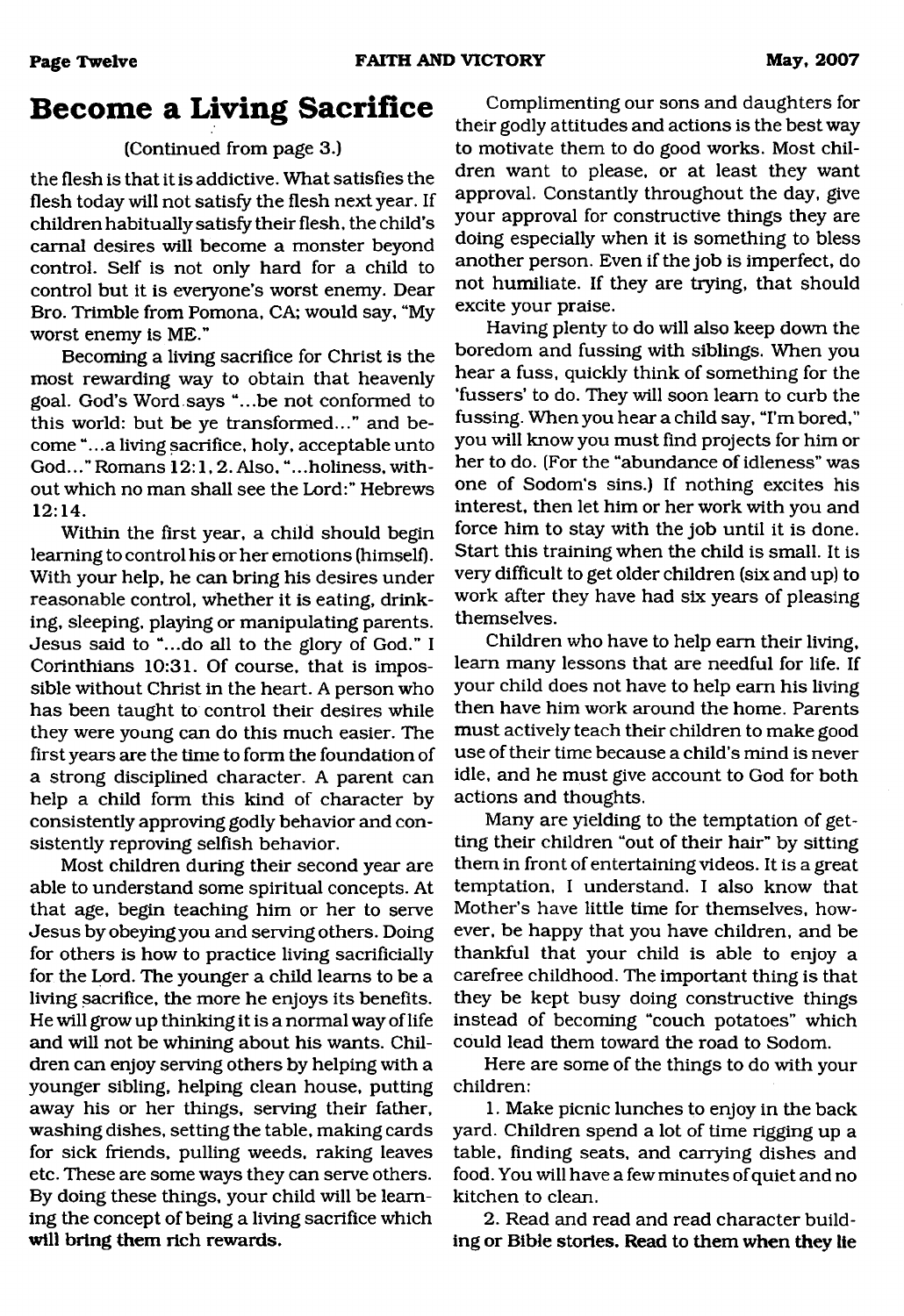down for naps, when putting them to sleep at night, when traveling. Listening teaches a child to sit still, to appreciate what they hear and it forces them to form images in their mind, which helps them to be creative. The mind is robbed of creativity in motion pictures because the images are already formed. Educational videos are profitable but should have limits.

3. When a child does not want to sleep after reading, kneel beside his bed and pray. Put your hand on him or her. They will lay quiet while you are praying and before you are through praying, they will usually be asleep.

4. Have a set of World Book Encyclopedias. Whenever a child brings in an insect or flower, stop whatever you are doing (when possible) and study about it from the World Book.

5. My friend began teaching her children to cook when they turned five. Their first project was their own birthday cake. Children can help in the kitchen early on. By age 8, they can make simple foods and clean the kitchen, wash and put away their clothes.

6. Play educational games together, Monopoly (how to count and add money), checkers, (reasoning) and Uno (colors and numbers). I made up games, matching Spanish and English words, Roman numerals to Arabic numbers, Multiplication tables and their answers, geometric symbols to their names, etc. We played them like "Memory"

7. We worked together, and then played together. We played ball, ran races, I scuffled with the boys.

8. Each of my girls sewed themselves a dress at age eleven. They had already sewed smaller items. Every girl should learn to sew. There are always mending, alterations and special garments to make. Who knows when America may fall into another depression and our daughters may have to make trousers for their little boys from the backside of their dad's wom-out jeans?

9. Every child should learn to garden and to preserve foods, by diying, freezing, or preserving in other ways. During World War II, children made victory gardens to help with needed food supplies.

10. Teach your children how to arrange flowers and have bouquets ready to take when visiting. Buy vases, baskets, and artificial flowers at garage sales or second hand stores.

11. Teach them to give by sponsoring an

orphan or some other worthy project. They can earn their own money or use their allowance.

12. Children can keep the lawn presentable. It could develop into jobs for money.

13. Girls can do baby-sitting in your home or only in the homes of trusted friends.

To say "I don't have time for all that," is not a good attitude to have. We all make time for what is most important to us. I had six children and usually another or two (sometimes five others) living with us. I lived four years without electric and no washing machine. When we did get a Maytag wringer washing machine, it took all day to wash a week's laundry and left the clothes so wrinkled they had to be ironed. Beside the domestic work, I also did a lot of entertaining guests, visiting, caring for the sick, teaching children's meeting twice a week, and home schooled a few years.

Is the most important thing to you, where your child will spend eternity? Then take time to discipline (disciple) him or her. Train your children to be a living sacrifice, that he must do "all to the glory of God' and when he is older he will still be doing it. You should startvery young and trust God to give you strength and grace to keep at it. "The word train is to ground them in correct views of truth, and in right principles of actions." Are you training or just baby-sitting?



### **How to Become a Millionaire**

"How would you like to be adopted by a millionaire, Dean?"

"Wouldn't mind it at all," he replied. "Do you know a millionaire who would be interested in adopting me?"

"Yes, I do. You know that God has been offering to adopt you into His family for a long time and isn't He a millionaire, a million times over? Why, the earth is the Lord's and the fullness thereof. (Psalm 24:1.) And in Heaven, gold is such commonplace stuff that the streets are made of pure gold, symbolically speaking.''(Revelation 21:21.)

"In God's love letter, the Bible, you will find that it is His desire to adopt you into His family, that you and all of us might receive the adoption of sons. (Galation 4:5.) After your adoption, a mansion is prepared over in Heaven (John 14:2) and some day you will be taken to that beautiful home to be with Him forever."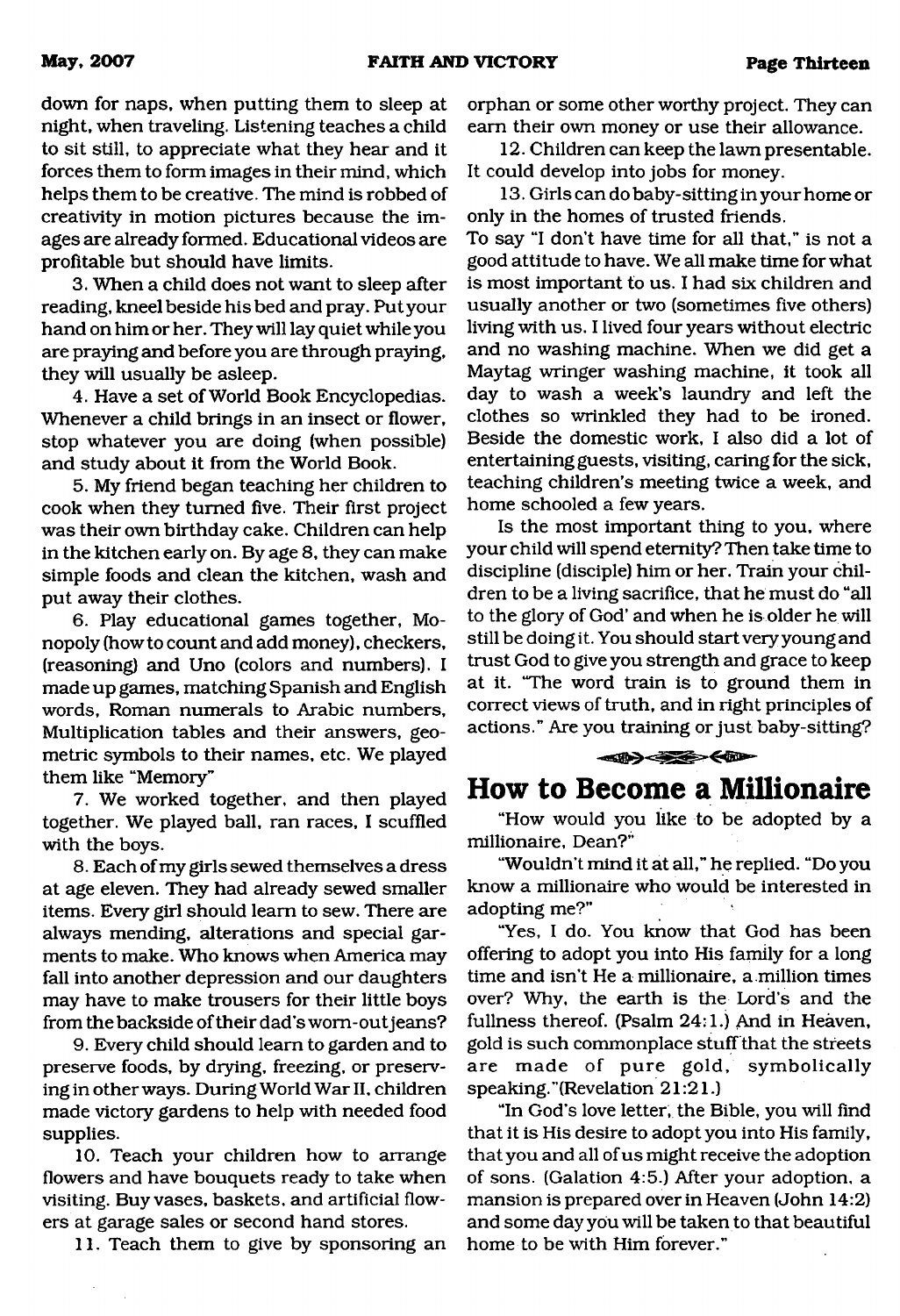"But as it is written, Eye hath not seen, nor ear heard, neither have entered into the heart of man, the things which God hath prepared for them that love him. But God hath revealed them unto us by his Spirit:..." I Corinthians 2:9-10.

"There is one thing you need to realize, however, God does not want to adopt you because you are so nice and lovable. For in His sight, you are nothing but a sinner, and there is nothing about you as you are that is really commendable. You are not a bit like His own Son, the Lord Jesus, but God is ready to undertake the job of making you like Him if you really want to be."

"Your old human nature could never enjoy Heaven, for God is absolutely holy, and if you were transported to Heaven just as you are, you couldn't stand it. You would want to get out, and no one would, stop you either. What you need is a new nature from God, a holy nature that will fit you for Heaven so that you can enjoy it when you get there."

"You can never obtain this new nature by any good works of your own. (See Titus 3:5; Ephesians 2:8-9.) Rather, it is the gift of God not of works. You are taken into His family, not only by adoption, but by a new birth—being bom again...by the Word of God. (I Peter 1:23.) In order to be adopted, you must confess and repent of your sins, and by a living, active faith receive Christ as your personal Savior. When you meet the Bible conditions, you are regenerated by the power of God and thus bom of the Spirit into His family. (John 3:6.) this will give you that new life that you need to enjoy Heaven."

"How can you hesitate about an offer like this, when God offers you so much more than any earthly millionaire ever could? He proved His great love for you by suffering for your sins and dying in your place upon the cruel cross. Then turn to Him now with all your heart and let Him transform your life and make you His own dear child. It is the most profitable decision you can ever make, and it shouldn't be put off any longer. The offer may be withdrawn any time and the door of mercy closed forever."

—Selected

When saved in Jesus, all the promises of God become our possession by inheritance. Brother, we are rich the moment we become an heir of God and a joint-heir of Jesus Christ through Faith. — George L. Cole

 $\equiv$   $\equiv$   $\equiv$ 

# <span id="page-13-0"></span>*"Accepted in the (Behovedv*

*1'Ephesians 1:6*

*'Tis not for works which I have wrought, tfIis not for gifts that I have Brought, 9{pr yet for BCessings 1 have sought, <Ihis I have Been "Accepted. "*

*tfTis not for tears that I have shed His not for prayers that I have said, Hpr yet for slavish fears I dread, Hhat I have Been "Accepted. "*

*His not for these, however right, That (jod has found intense delight, 9{or is it these that have made white 1The roBes of those "Accepted."*

*(from these I turn my eyes to (Him, Who Bore the judgment due to sin, And By Christ's Blood I enter in, And stand in (His "Acceptance."*

*His precious blood was shed for me, And in that precious Blood I see \*.The righteous ground, the perfect plea, for my complete "Acceptance."* 

*And as I gaze my joys abound, fo r now on resurrection ground I see the LarnB with glory crowned, Who died for my "Acceptance."* 

*And when within that circle sweet, Where (jod's eternal smile I meet, 1'll praise Him for the work complete, 'Through which I am "Accepted. "*

*— Selected*

## **From One Extreme To Another**

**੶੶੶**ਖ਼ਫ਼ਲ਼ਲ਼ਲ਼ਫ਼ਖ਼੶੶

#### **By D. O. Teasley**

How likely we are, in our human weakness, when we awake to the fact that we have gone to an extreme, to fly in fear from the present-seen dangers till we lose the good we seek to gain by going to the opposite extreme.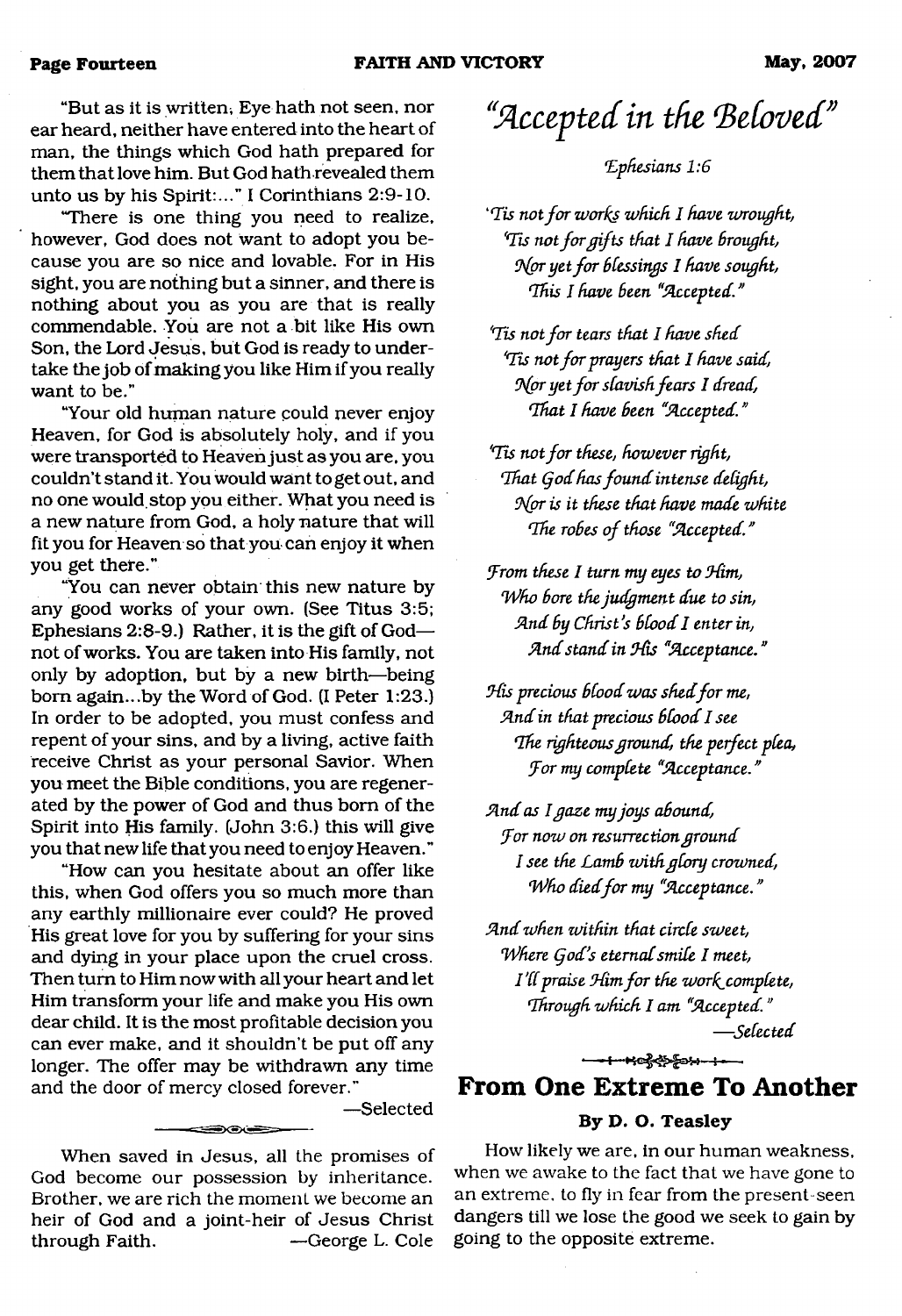When we see that we have been cold and formal in our devotion to God, if we are not careful, our zeal to do better will lead us to do worse and flying from formality, we shall find ourselves in the regions of self-effort, wild-fire and unholy demonstrations.

On the other hand, when we flee from overdone and self-made manifestations of spirituality, we should be careful to avoid the other extreme lest we fall ino the pit of ritualism and dead formality, and thus "grieve the Holy Spirit of promise whereby we are sealed unto the day of redemption."

Where there is life there is noise and activity; and where there is holy enthusiasm there is moderation, decency and order. In the healthy Christian soul there is beautifully and harmoniously blended the two opposite extremes, forming a holy and happy medium, pleasing to God and beneficial to man.

<span id="page-14-0"></span>

#### By E. E. Byrum

Worrying and doubting are two pitfalls into which the devil loves to have a person fall. The first opens the way for the second, and soon throws a person into confusion, where they are ready to throw down their experience, if they have one, or fail to get one if they have not already received it.

These hindrances must be cast aside. It will do no good to worry over a thing before it happened; neither will it do any good to worry over anything after it has happened. It has a tendency to affect and unsettle a person physically, mentally and spiritually. The constant strain upon the mind by worrying will hinder the proper digestion of the food, and thereby affect the body and nerves, and opens an avenue for depressions and accusations against the soul. Next comes doubting with its flood of imaginations, fears and crushing power. What is to be done? Cast your cares upon the Lord, for He careth for you. Have faith in God. Believe the promises and act upon them and you will have no time to worry; no inclination to doubt.

When Elijah asked God to not let it rain, he prayed earnestly, and his prayer was answered, but he did not keep on praying the same prayer for three years and six months. When the time came to pray for rain he went up on old Mount

Carmel, with a determination to pray through to victory in short order. Although he prayed seven times before he got the witness, it did not take him very long, and as soon as the witness came his praying ceased, and he went on his way doubting nothing. God will honor those who believe Him and obey.

The prayer of faith will move things.

It will remove hindrances from the pathway of the Christian.

It will beat back the enemy and cause him to be defeated.

It will open the windows of Heaven and cause the blessings to come showering down.

Long prayers are not always prayers of faith, but the one offered with a firm belief that the Lord hears and answers is the effectual prayer.

Once a prayer of only three words saved a man from being drowned. (Matthew 14:30.) Seven words saved a man from his sins. (Luke 18:13.) Nine words converted a wicked dying man and caused him to enter the glory world. (Luke 23:42.)

|                     | Bible                                                                              |  |
|---------------------|------------------------------------------------------------------------------------|--|
|                     | <i><b>P.5501</b></i><br>11/7                                                       |  |
|                     |                                                                                    |  |
|                     |                                                                                    |  |
|                     |                                                                                    |  |
| "Beholding as       | in a glass the glory of the Lord,                                                  |  |
|                     | we are CHANGED" II Cor. 3:18<br>Subscription Order                                 |  |
|                     | Please send___________copy/ies of the                                              |  |
|                     | Bible Lessons quarterly to:                                                        |  |
| Name                | <u> 1980 - Johann Barbara, martxa alemaniar a</u>                                  |  |
| Address_____        | the company of the company of the                                                  |  |
|                     | City_________________State_____Zip_                                                |  |
| Phone               |                                                                                    |  |
| (issued quarterly). | Subscription rate: \$1.50 per copy per<br>quarter; or \$5.00 per copy for one year |  |
| amount of School    | Please find enclosed payment in the                                                |  |
|                     | Mail to:<br>FAITH PUBLISHING HOUSE<br>P.O. BOX 518                                 |  |
|                     | GUTHRIE, OK 73044<br>5/07                                                          |  |
|                     |                                                                                    |  |